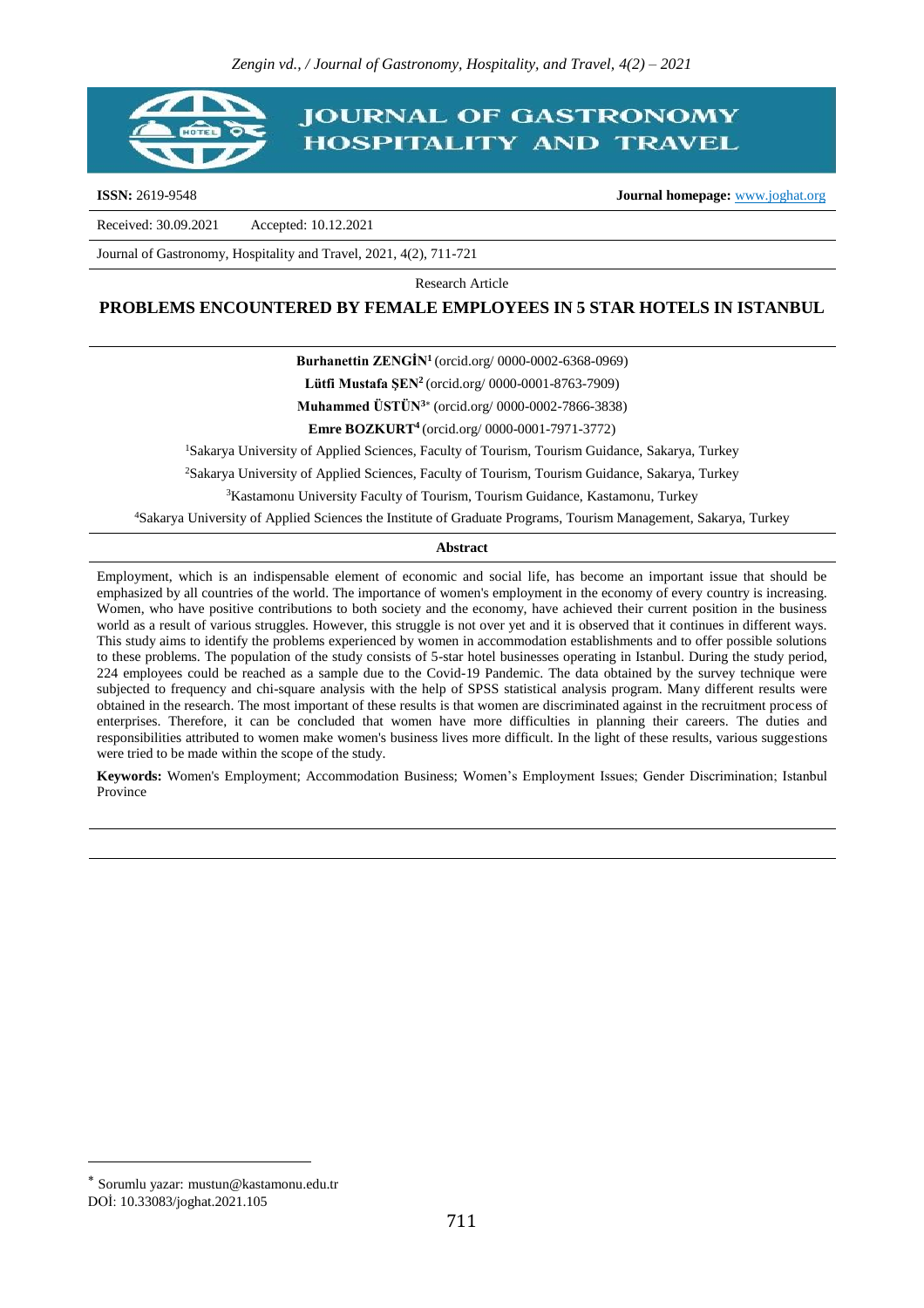# **1. Introduction**

The changing social structure in today's world, brings along the changing in labour force withglobalization and various developments. The increasing participation of working women in theworkforce day by day can be shown as one of these development indicators that necessitate a change in the workforce. The high level of female employment is one of the indicators of the level of development. As a matter of fact, some countries that cannot offer an equal level of development for all segments of society are countries with a low human development index. In a society, the per capita income, education level or accessibility to high level health service are not adequate for a developed society and the protection of women's rights are also seen as a criterion of such a society (Deniz and Hobikoğlu: 2012, p. 123; Stabier, Berghammer and Haa:, 2016, pp. 246-248; Torosyan and Pignatti, 2020: 3-4). Thus, it can be said that the degree of development is directly proportional to the equality of men and women. Participation of women in business life in developed societies is accepted as an important element of the development of the country. The low participation rate of women in business life is a striking factor in developing countries. However, the situation is changing in both developing and developed countries (Kogut, Luse, and Short, 2016: 19-20). In addition to the role of education, low wages also have an effect on this situation (Lei, Desai and Vanneman, 2019: 9). As one of the basic principles of development, it can be shown that women participate morein business life and get a higher share from economic growth. Ignoring, underestimating, or keeping the female workforce out of production processes among the factors of production should be seen as an economic loss (Ozdemir, Yalman and Bayrakdar, 2012: 115; Tejani and Milberg, 2016: 25). Inclusion of women in the workforce and consequently in the economy will play an important role on both maintaining a stable income for families for the whole country.

The employment participation rate of the country's population is seen as one of the important factors that have an impact on economic development. In countries which have high employment rates, production, and national income increase, and so does, the welfare levelof the country. Women constitute half of the population in Turkey, and insufficient or no participation in the employment of the female population constituting the potential labor force is a negative situation in terms of economic development and prosperity (Love and Peace, 2016: 64). While women in our country can participate in urban labor markets at a very low rate, more than 80% of those working in rural labor markets where participation rates are, higher are unpaid family workers (Özer and Biçerli, 2014: 56). In other saying, although women work at a certain rate, they cannot be considered members of the workforce because they work within their family.

Many studies in the field of women's employment have determined that employment in the tourism industry is based on gender discrimination, and it has been determined that women's access to full-time, well-paid, qualified managerial positions is limited and that gender differences are considered in determining management positions. The services provided in such enterprises are gategorised according to their traditional outlook as "men" or "woman" jobs. Tourism personnel employment is interesting from the point of view of attractiveness (Bıyıklı, 2015: 19; Krumbiegel, Maertens and Wollni, 2020, pp. 76-77).

In this study, which was designed to identify the problems faced by women working in accommodation enterprises, which is a sub-sector of the tourism industry, and to offer solutions, firstly, literature research was included. Then, data were collected with the questionnaire technique, one of the quantitative research methods. Statistical analysis of the collected data was carried out with the help of SPSS computer package program. Findings obtained according to the results of the analysis were interpreted with the help of tables, and the results obtained from these comments were explained in the conclusion part.

# **2. Conceptual Framework**

From past to present, women have attracted attention with their responsibilities and jobs, whether they are in business life or not. However, these responsibilities were mostly limited tounpaid housework (Demirbilek, 2007: 42).Instead of the single-earner household model, thedouble-earner household model has been promoted in the global economy within the poverty alleviation strategies. Transition to the double-earning household model with the participation of women in employment will increase the opportunity for women to have more say in their homes, while increasing the household income level. It will help women reduce the risk of poverty by enhancing their creativity, skills and abilities. It is argued that the society will develop rapidly if women are more effective and productive. For this reason, the value given to women go hand in hand with the value given to the development of society. The issue of women's participation in the labor force in ensuring development has been one of the important factor that the developing countries should pay attention to. At the present time, it is observed that women cannot benefit from employment opportunities as much as men. Women's participation in the workforce is regarded as an important requirement of sustainable development.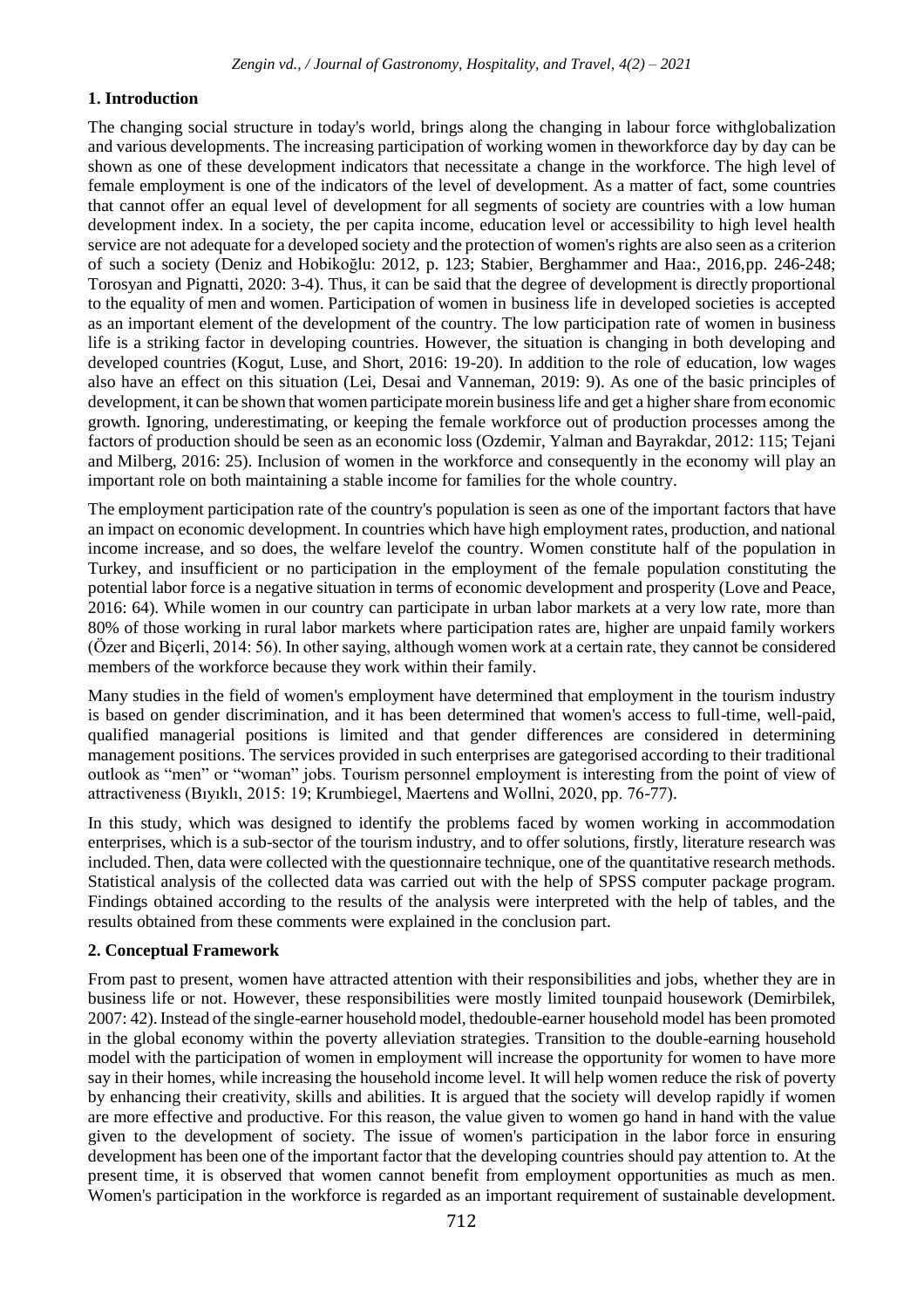(Korkmaz at al., 2013, p. 1848). Therefore, it is known that women's employment is very important for maintaining the economic development.

The Industrial Revolution brought a change and innovation in every field, and also made a radical change in women's employment. The Revolution is considered as the most important historical development that ensured the emergence of the concept of waged female labor,for the first time. In other saying, in the 19th century, England being one of the prime examples, women started to constitute an important place in total workforce in Western countries. Although womenconstitute an important part of the workforce, they were employed in low wages and poor working conditions in the early stages of industrialization (Hobsbawm, 2003: 76). This situation primarily has occurred in the weaving sector, which women were more inclined to. Later on, due to the World War II breaking out many of the nale workforce enlisting to their country's army, women started to take the place of men in economy, and therefore they demonstrated increase in employment (Gregory and Ruffin, 1989). This labor shortage that emerged in the Second World War required women to participate in the labor force. In fact, some encouraging studies were conducted to persuadewomen to work, during this period (Reynolds, Stanley and Moser, 1998). In this period, the foundations of today's women's employment were laid, and a visible increase in femaleemployment occurred.

Apart from developed countries such as European countries, female employment is also createdin developing countries. However, it is observed that the rate of the women participation to labour force in developing countries falls behind its counterpart in developed countries (Standing, 1999: pp. 586-599). In today's world, althoughthe position of women in the labor market in developed countries is better compared to developing countries, it is not possible to claim that gender equality is fully achieved in the labor market worldwide (Kılıç and Öztürk, 2014: 111). It is observed that the womenemployment cannot reach the intended level, even in the developed countries.

In Turkey, policies, and various studies to ensure gender equality has been developed and considerable steps has been taken, yet still there is a long way to go to achieve a completely gender equal society. It is observed that due to researches that women take a smaller part in work life whe compared to men, they work in lower positions, and they benefit from the opportunities of health and education less, in Turkey (Şener, Demirdirek, Çakın, 2013: 4). It is seen that the employmentof women is among many other duties of the Ministry of Labor and Social Services units. Within the scope of the duties of the Ministry: "To prevent discrimination against women,to protect and develop women's human rights and social status, to coordinate the determinationof national policies and strategies to make women active in all areas of social life, to implementthe determined policies and strategies, to monitor and evaluate their implementation. It also has the function of "making efforts to ensure the advancement of women and increasetheir participation in decision-making mechanisms in all fields such as health, education,culture, work and social security" (Altunok, 2014: 94-95).

According to 2019 data of Turkey Statistics Institute (TSI), 49.8% of Turkey's population are women, (40 million 863 thousand people). The results of the household labor force, in Turkey, which has such a fair proportion, the total rate of the ages 15 and over who's employed is 47,1%. In this ratio, 65,6% of men and 28,9% of women are in the work life. The household labor force survey results shows that the duration of stay in working life was 16,7 years for women aged 15 and over in 2013, it was 37,7 years for men. In 2019, the length of stay in working life increased by 19 years for women and 39,3 years for men (Web1, 2020). The reasons for not being included in the labor force differ in terms of gender. While men cannot participate to labor force due to certain reasons such as continuation of education, military service, or retirement, 55% of women cannot participate to labor force because of the business of house works. The biggest reason behind this thought is the view that in a household, men are income earners and women are the responsibility taker of the houseworks (Web2, 2020).

In Turkey, much of the women's employment work in the agricultural sector (%27). The agricultural sector has played an important role in the economic and social development of thecountry. It has both become the basic element of the economy, and has a significant share in the nationalincome. In this sense, the size of the employment rate should not be surprising. The second sector with the highest employment rate (21%) is wholesale and retail trade, hotels and restaurants. Other sectors with high employment are manufacturing industry with 19% and community services with 16%, respectively. The sectors with the lowest employment rate are electricity, gas and water works with 0,4%, mining and quarries with 0,6%. The reasons for low female employment in these sectors are specified in the 72nd Article of the Labor LawNo.4857, the Law on Working Under Ground and Under Water (Güzel, 2009: 41). On the other hand, it is not preferred because these jobs are very heavy and require a lot of strength, asthey will physically force women.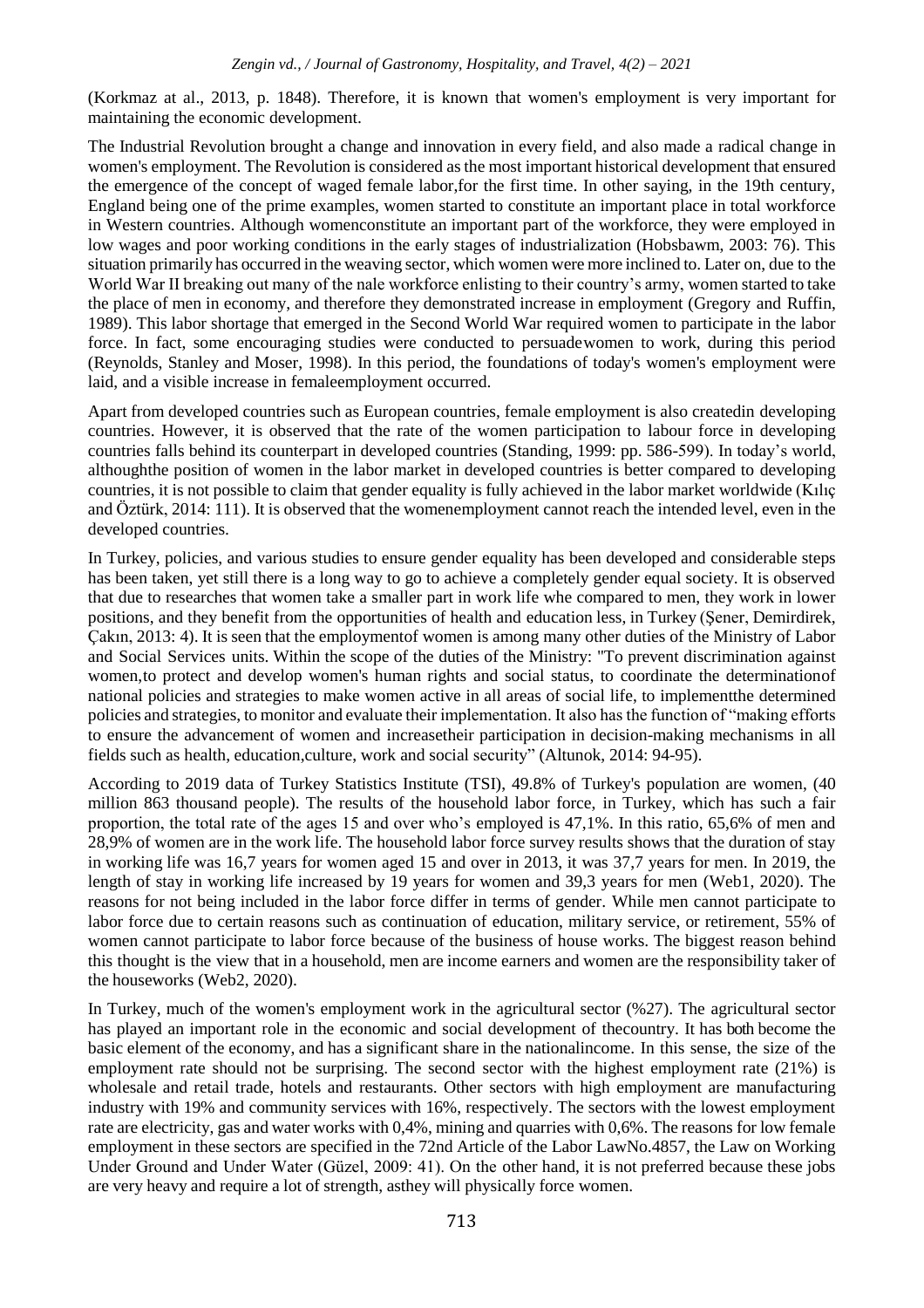In Turkey, according to the population, the rate of the participation to work life is 47,5%. Thisrate is 69,2% for men and 25,9% for women. According to TSI reports in 2019, the candidate country to European Union which has the lowest female labor force participation rate is unfortunately Turkey. The share of tourism in the country's employment is 6,8% with 835,000people. 25% of the registered employees consist of women in the tourism industry (Web3, 2020). The distribution of female employees by subfields within the tourism industry is as follws 24,000 people in accommodation industry, 27,000 people in food and beverage industry, 2,000 people in aviation area and 12,000 people in travel agency, yet in 835,000 of the employees, there were only 65,000 women (the numbers are rounded). In addition, the rate of female managersin the sector is 9.3% (Web4, 2020). Despite the low numbers in these data, one of theleading sectors in which women are employed is the tourism sector (Bayram, 2019: 58). As a result of the research, it has been found that women mostly take part in this sector due to reasons such as the fact that tourism is service-oriented and there are too many areas that matchwomen's knowledge and skills.

# **3. Methodology**

### **The Importance and Purpose of the Research**

The importance of women's employment in the economy of every country is an undeniable fact.Therefore, regardless of industry or sector, it can be said that if women are more effective and productive in work life, the welfare of the society will increase. The low participation rate of women in the labor force in developing countries such as Turkey proves this situation. The more participation of women to work life the higher share they get from economic growth, is seen asone of the necessities of development. In order to solve this issue or deficiency, firstly, the problem should be determined well and clearly. For this reason, this study is very important asit aims to offer solutions to the problems in women's employment. The main purpose of the research is to identify the problems faced by women in the accommodation sector and to offerpossible solutions. Another aim is to identify the problems between business life and social / family life. In addition, data of the study was collected before 2020 February. During that time, it was not an obligation to take permission for ethics committee. Hence, there is no ethics committee decision for this research.

### **Research Methodology**

The research is a quantitative study, and the "survey" technique, one of the quantitative data collection methods, was used to collect data. The scale used in the research was prepared by using the scale that Tümen used in her master's thesis titled "Features of Women's Employment in the Tourism Sector and Encountered Problems" in 2009. The prepared questionnaire was put into practice after receiving expert opinion and approval. The questionnaire consists of 24 statements constructed with a 5-point Likert scale. It consists of 2 parts in total with demographic variables. In the second part of the questionnaire, "1- Strongly disagree" option stands for the lowest level of agreement to the questions and "5- Strongly Agree" options with the highest level of agreement are ranked. The obtained data were subjected to Chi-square analysis with the help of SPSS package program. In the study, the widely accepted (Field, 2013: 686) level of 0.05 was determined as the significance level of Chi-Square. The findings obtained as a result of the analysis were interpreted and possible solution suggestions were presented in the conclusion part.

# **The Universe, Sample and Constrains of the Research**

In Turkey, the women who works in 5-star accommodation establishments, create the general universe of the research. According to data from the Ministry of Culture and Tourism, as of March 2020, there are 809 5-star accommodation establishments which has Tourism Investment and Management Certificate, in Turkey. Due to the difficulty of reaching a universeof this size and creating time and cost constraints, the universe of the research was narrowed and 138 5-star accommodation businesses operating in Istanbul were selected asthe application universe. Interviews were held with 11 of the 138 hotels before 2020. In this way, approximately 12 percentof the universe has been reached. The reason for choosing Istanbul is because one of every six businesses operates in Istanbul. On the other hand, to certain the exact number of the employeesin these hotels, variousinterviews have been done with the Ministry of Culture and Tourism, the Social Security Administration and Turkey Statistical Institute. As a result of the interviews conductedto obtain data of the number of 5-star accommodation businesses in Istanbul, it was learned thatno provincial-based data were kept, so it was not possible to reach an exact number about the application universe. On the other hand, due to the Covid19 epidemic, many accommodation businesses either dismissed their personnel or decided to stop their activities completely for a certain period of time. Therefore, because of the sharp decreasing in employment rates, there has been great difficulties in obtaining data.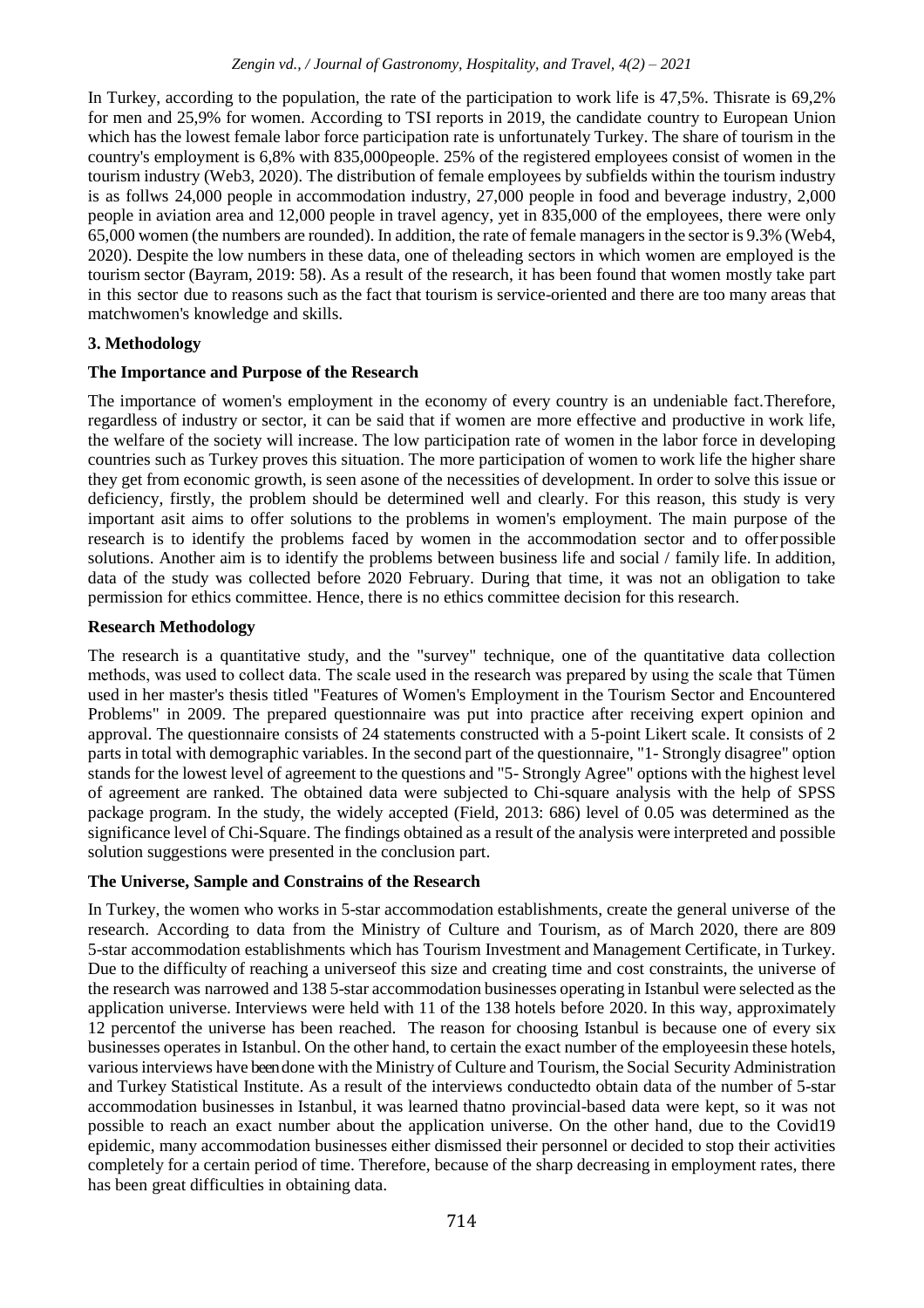As in every study, there were some constraints in this one. Among them, besides the time and cost constraint, the most important constraint is the Covid-19 epidemic, which affects our country as well as the world. Although the study design was pre-pandemic, the emergence of the pandemic during the study made it very difficult to collect data. The fact thatthe authorities took various measures (curfew, flexible / partial working implementations, and reducing contact as much as possible by putting distance, etc.) to combat the virus epidemic that has turned into a pandemic, has severely limited the possibility of reaching more samples. Due to these constraints, the scale distributed to represent the implementation universe to 246 people was distributed by hand, and the questionnaires were filled in. 22 of the collected questionnaires were not included in the analysis due to incomplete or incorrect filling, and analyzes were carried out over 224 questionnaires.

### **4. Research Findings and Interpretation**

In this section, the results of the analyzes made on the collected data are included. First, the results of demographic characteristics are explained. The "Cronbach's Alpha" coefficient was examined by analyzing the reliability condition of the expressions in the questionnaire. This coefficient value was determined as 0,861. The alpha value takes values between 0 and 1 and it is desirable that an acceptable good value is at least 0,7 (Coşkun at al., 2015: 126). Since the Cronbach's Alpha value of the expressions of this research isabove 0.7, it has been determined that the survey expressions are reliable.

Table 1, which includes demographic characteristics, shows that the sample consists of 121 people with 54% women and 46% men. Looking at the marital status of the people participating in the study, it was seen that the majority (almost twice) consisted of singles (66,1%). The reason for this can be the age profile of the participants. Because it has been determined that the majority of the participants (68,3%) are under the age of 33 while small minority(14,7%) is 41 and over. In this study, due to the majority of single people, most of the participants (68,3%) have no children. The education level of the participants was determined to be at the highest (35,7%) undergraduate and higher, and at the lowest (%20,1) as associate degree. In addition, the fact that the rates are close to each other may show that thereis an equal distribution about the level of education in establishments. In the questions we asked in order to learn the salaries of the participants, some of the participantsdid not answer this question because some institutions did not find it right to show the salary information in accordance with their principles of company, and on the other hand, asking about ones's wage is not very welcome in Turkey. Among the respondents, the highest salary is 31.7%, with salariesbelow 2.500 TL (The minimum wage was 2.324 TL at the time the data were collected).

| Table 1. Demographic Features Distribution Table<br><b>VARIABLES</b> | N   | $\frac{6}{9}$ | <b>VARIABLES</b>                          | N                | $\frac{0}{0}$ |
|----------------------------------------------------------------------|-----|---------------|-------------------------------------------|------------------|---------------|
| Gender                                                               |     |               | <b>Marital Status</b>                     |                  |               |
| Male                                                                 | 103 | 46            | Single                                    | 148              | 66,1          |
| Female                                                               | 121 | 54            | Married                                   | 76               | 33,9          |
| <b>Total</b>                                                         | 224 | 100           | <b>Total</b>                              | 224              | <b>100</b>    |
| <b>Age</b>                                                           |     |               | The Department Where She/He Works         |                  |               |
| $18 - 25$                                                            | 66  | 29,5          | Front Office                              | 38               | 17            |
| 26-33                                                                | 87  | 38,8          | Food & Beverage                           | 46               | 20,5          |
| $34 - 41$                                                            | 38  | 17            | Housekeeping                              | 75               | 33,5          |
| 42 and over                                                          | 33  | 14,7          | Marketing                                 | 65               | 29            |
| <b>Total</b>                                                         | 224 | <b>100</b>    | <b>Total</b>                              | 224              | 100           |
| <b>Number of Children</b>                                            |     |               | I Think Male Employee is Preferred!       |                  |               |
| None                                                                 | 153 | 68,3          | Front office                              | 56               | 25            |
| child                                                                | 39  | 17,4          | Food&beverage                             | 46               | 20,5          |
| 2 and more children                                                  | 32  | 14,3          | Kitchen                                   | 46               | 20,5          |
| <b>Total</b>                                                         | 224 | <b>100</b>    | Human resources                           | 57               | 25,4          |
| <b>Educational Background</b>                                        |     |               | Housekeeping                              | 19               | 8,5           |
| Primary education                                                    | 52  | 23,2          | <b>Total</b>                              | 224              | <b>100</b>    |
| Secondary education                                                  | 47  | 21            | <b>Criteria Affecting Hotel Selection</b> |                  |               |
| Associate degree                                                     | 45  | 20,1          | Salary                                    | $\overline{82}$  | 36,6          |
| Undergraduate & above                                                | 80  | 35,7          | Transportation                            | 38               | 17            |
| <b>Total</b>                                                         | 224 | <b>100</b>    | Safeguarding of job                       | 32               | 14,3          |
| <b>Salary</b>                                                        |     |               | Career                                    | $\overline{36}$  | 16,1          |
| I don't want to indicate                                             | 58  | 25,9          | Working hours                             | 36               | 16,1          |
| 2500 and below                                                       | 71  | 31,7          | <b>Total</b>                              | $\overline{224}$ | <b>100</b>    |
| 2501-3500                                                            | 43  | 19,2          |                                           |                  |               |
| 3501 and above                                                       | 52  | 23,2          |                                           |                  |               |
| <b>Total</b>                                                         | 224 | 100           |                                           |                  |               |

**Table 1. Demographic Features Distribution Table**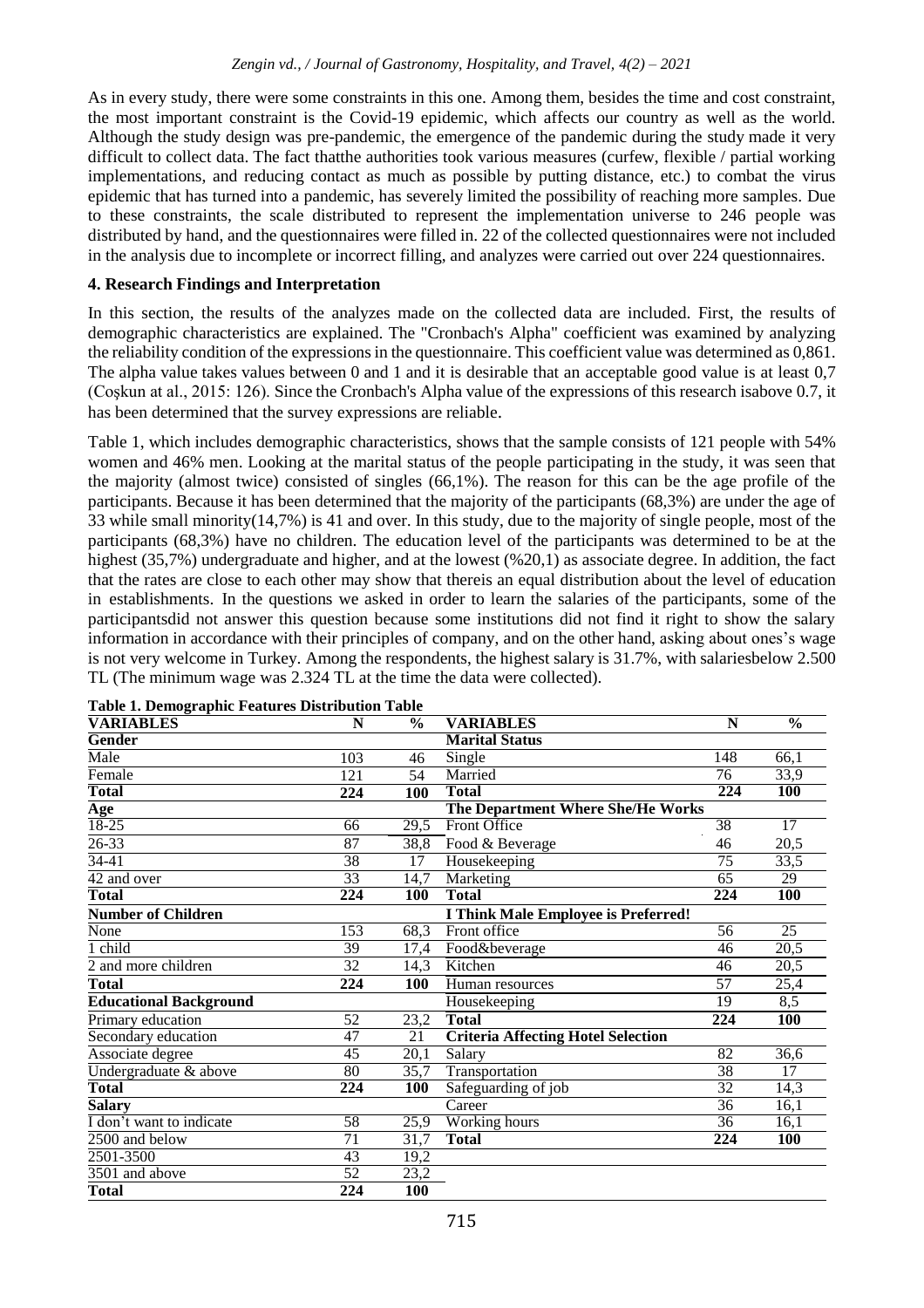It has been determined that most of the people that participated in this research are in housekeeping department. One of the most remarkable and important questions of the research was "In which department do you think male employees are preferred the most?", and participants gave a common answer to the question and stated that they are mostly human resources and front officedepartments. It has been stated that the housekeeping department is the lowest in terms of male employment. Participants stated that the most important criteria in hotel selection is the salary criterion, as can be expected, followed closely by transportation facilities are important, and finally the job security criterion is also essential.

## **Crosstabs and Chi-Square Analysis Results**

According to the answers given by the people participating in the study, it was found that thereis a significant relationship between gender and negative discrimination during the recruitmentprocess ( $X^2 = 11,04$ ; p = 0,03).

|             |               | Negative discrimination is made during the recruitment process. |                |                |       |                              |  |
|-------------|---------------|-----------------------------------------------------------------|----------------|----------------|-------|------------------------------|--|
|             |               | <b>I</b> Strongly<br><b>Disagree</b>                            | I Do Not Agree | <b>Neutral</b> | Agree | <b>I</b> Absolutely<br>Agree |  |
|             |               |                                                                 |                | 18             |       |                              |  |
| <b>Male</b> | $\frac{0}{0}$ | 14.6                                                            | 31.            | 17.5           | 16.5  | 20,4                         |  |
|             |               |                                                                 |                | 27             |       |                              |  |
| Female      | $\frac{0}{0}$ |                                                                 | 10.′           | 22.3           | 30,6  | 30,6                         |  |

|  |  | Table 2. Cross-tab Analysis of Discrimination Thought and Gender in Recruitment |
|--|--|---------------------------------------------------------------------------------|
|  |  |                                                                                 |

*p <0,05*

Table 2 shows that 61,2% of women stated that there is negative discrimination duringthe recruitment process, on the other hand, the rate of women who disagree with this opinion is 5.8%. It is seen that this idea is expressed in different ways for men. The highest rate on this issue is that there is no negative discrimination with 31,1% percent. However, the rate of men who think that they are discriminated is 20.4% with the second highest rate.

According to the answers given by the participants in the research, there no significant relationship was found between gender and negative discrimination while promotion and appointment processes ( $X^2 = 16,09$ ;  $p = 0,799$ ). In line with the answers given by the participants, no significant relationship was found between gender and negative discriminationin using in-house training  $(X^2 = 11.5; p = 0.367)$ . In accordance with the analysis results, no significant relationship was found between gender and negative discrimination in wages and various payments ( $X^2 = 9,19$ ; p = 0,362). It was found that there is a significant relationship between gender and the idea of choosing women primarily during dismissal  $(X^2 = 8,78; p = 0,039)$ . Table 3 shows that 34,2% of women strongly agree with the idea thatwomen are selected first in dismissal, while 29,2% stated that women are often considered first. The rate of women who disagree with this opinion is 7,5%. While 27,5% of the men think that there is no discrimination in dismissal, 10,8% of them stated that they absolutely agree with theidea that there is discrimination in dismissal.

|                |               | Women are primarily selected during dismissal. |                   |                |         |                              |
|----------------|---------------|------------------------------------------------|-------------------|----------------|---------|------------------------------|
|                |               | <b>I</b> Strongly<br><b>Disagree</b>           | I Do Not<br>Agree | <b>Neutral</b> | I Agree | <b>I</b> Absolutely<br>Agree |
|                |               |                                                | 28                |                |         |                              |
| <b>Male</b>    | $\frac{0}{0}$ | 23.5                                           | 27.5              | 24.5           |         | 10.8                         |
|                |               |                                                |                   |                |         |                              |
| Female         | $\frac{0}{0}$ |                                                |                   |                | 29.2    | 34,2                         |
| $\overline{a}$ |               |                                                |                   |                |         |                              |

|  |  | Table 3. Cross-tab Analysis of Thoughts of Dismissal and Gender |
|--|--|-----------------------------------------------------------------|
|  |  |                                                                 |

*p <0,05*

The analysis results of the participants' answers, it was found that there is a significant relationship between gender and the opinion that the leadership characteristics of women are insufficient  $(X^2 = 6,44; p = 0,024)$ . According to the Table 4, 58,3% of women aredisagreeing with the idea that leadership qualities in women are insufficient, on the other hand, 17,3% are agree with that statement. The ratio of women who are undecided that women cannotlead is determined to be 15,1% In this statement, the males mostly (47,6%) stated that they wereindecisive. Although there is almost equality among those who expressed their opinions, the rate of those who think that the leadership qualities of women are insufficient is slightly higher.

#### **Table 4. Cross-tab Analysis of Women's Insufficient Leadership Characteristics andGender I think the leadership qualities of women are insufficient.**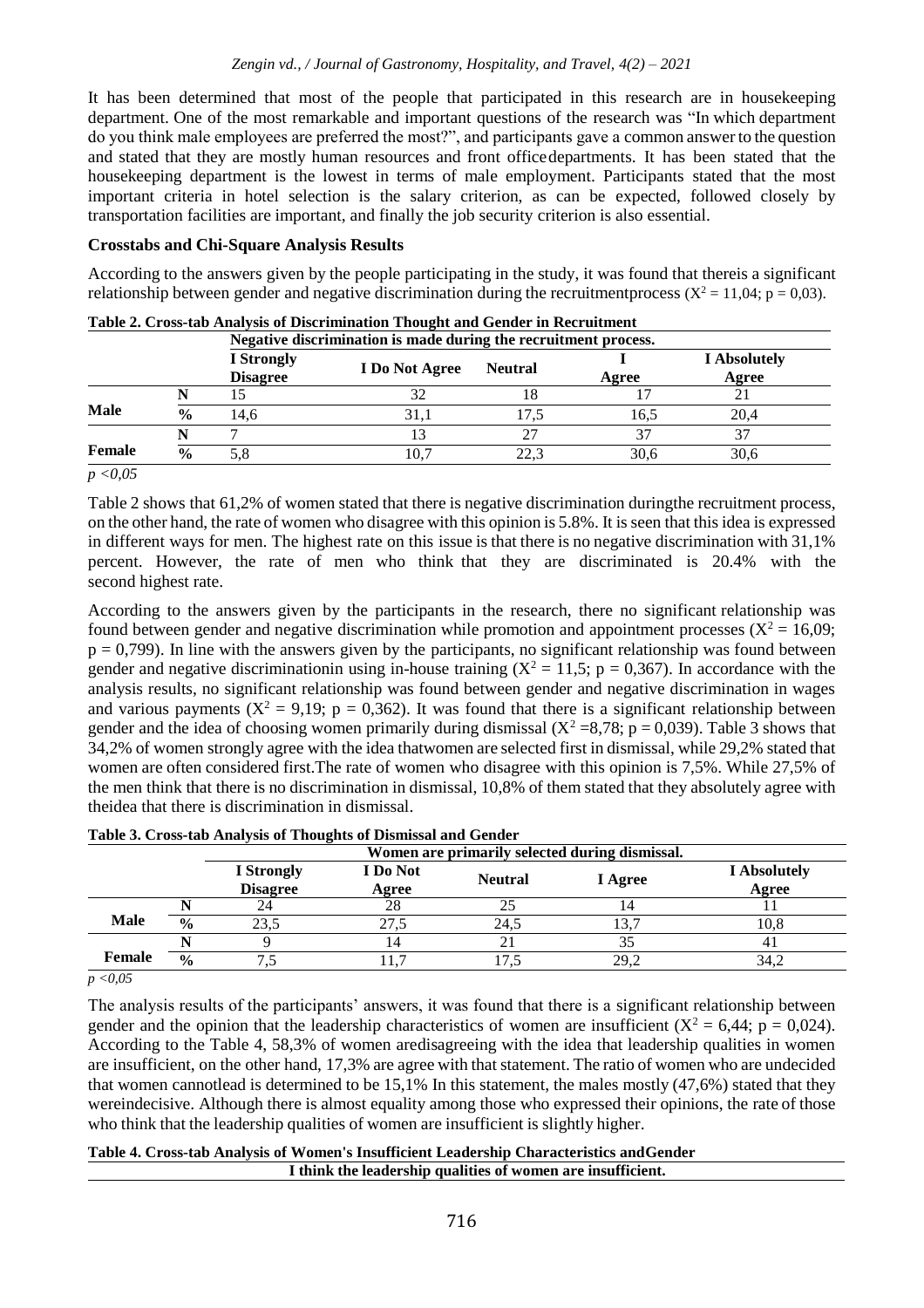|             |               | <b>I</b> Strongly<br><b>Disagree</b> | <b>I</b> Do Not Agree | <b>Neutral</b> | I Agree | <b>I</b> Absolutely<br>Agree |
|-------------|---------------|--------------------------------------|-----------------------|----------------|---------|------------------------------|
|             |               |                                      |                       | 49             |         |                              |
| <b>Male</b> | $\frac{6}{6}$ | .3.0                                 | 14,6                  | 47.6           | o.o     |                              |
|             |               | 59                                   | 27<br>∠               |                |         | 14                           |
| Female      | $\frac{6}{6}$ | 58,3                                 | 22.7                  | 15.1           | ۰. 0    | 17.3                         |
|             |               |                                      |                       |                |         |                              |

*p <0,05*

Participants states that there is a significant relationship between gender and women's family responsibilities to prevent their careers ( $X^2 = 9.2$ ; p = 0,028). Table 5, 40,5% of the women participating in the study did not agree with the view that women's family responsibilities overweight their careers, 23,1% were indecisive, and 12,4% strongly agreed with this view. On the other hand, 42,7% of the men think that the familyresponsibilities of women negatively their careers, 12,6% of them are indecisive and 13,6% of them do not agree with this view.

|             | Table 5. Cross-tab Analysis of Gender With Priority of Family Responsibilities OverCareer<br>I believe women's family responsibilities take precedence over their careers. |                               |                |                |         |                              |  |  |
|-------------|----------------------------------------------------------------------------------------------------------------------------------------------------------------------------|-------------------------------|----------------|----------------|---------|------------------------------|--|--|
|             |                                                                                                                                                                            | I Strongly<br><b>Disagree</b> | I Do Not Agree | <b>Neutral</b> | I Agree | <b>I</b> Absolutely<br>Agree |  |  |
|             |                                                                                                                                                                            | 14                            |                |                | 44      | 27                           |  |  |
| <b>Male</b> | $\frac{0}{0}$                                                                                                                                                              | 13.6                          |                | 12.6           | 42,7    | 26.2                         |  |  |
|             |                                                                                                                                                                            | 18                            | 49             | 28             |         |                              |  |  |
| Femal<br>е  | $\frac{6}{9}$                                                                                                                                                              | 14.9                          | 40.5           | 23,1           | 9,1     | 12.4                         |  |  |

*p <0,05*

According to the answers given by the people participating in the study, a meaningful relationship between gender and motivation for success was not detected.  $(X^2 = 10,12; p = 0,871)$ . There was no significant relationship found between gender and the other statement thatwomen have no sufficient education and experience level  $(X^2 = 9,20; p = 0,283)$ . Another statement that does not have a significant difference between gender is the statement that thereare not enough female managers that women can recruit as role models ( $X^2$  =  $12,42$ ;  $p = 0,209$ ). According to the answers given by the people who participated in the study, a significant relationship was not found between gender and the thought that people are less in management because they are female ( $X^2 = 13,26$ ; p = 0,572).

| Table 6. Cross-tab Analysis of Gender and the Scarcity of Persons in Management Dueto Being Women |  |
|---------------------------------------------------------------------------------------------------|--|
| I think that people are few in management positions because they are women.                       |  |
|                                                                                                   |  |

|        |               | <b>I Strongly Disagree</b> | I Do Not Agree | <b>Neutral</b> | I Agree | <b>I</b> Absolutely<br>Agree |
|--------|---------------|----------------------------|----------------|----------------|---------|------------------------------|
|        |               |                            | 28             |                |         |                              |
| Male   | $\frac{0}{0}$ | 24.5                       | 27.5           | 16,7           | 16.7    | 14.7                         |
|        |               |                            | ے ر            |                | $\sim$  |                              |
| Female | $\frac{0}{0}$ | 25.6                       | 26,4           | 9.9            | 22.3    | 15.7                         |

*p <0,05*

Table 6 shows that the rates of the responses of the participants to the statement "I think that women are few in management positions because they are women" are very close to each other.While 31 women did not agree with the statement in question, 32 of them did not agree and 27 of them agreed with this statement. On the other hand, 25 of the males stated that they strongly disagreed, 28 of them disagreed, and an equal number (17) of them stated that they were indecisive and agreed with this opinion.

Analysis of the findings obtained in the study, there is no significant relationship between the gender of the sample and the opinion that duties in professions and organizations should be divided into "men's job" and "women's job" in general  $(X2 = 15,24; p = 0,165)$ .

|                             | Table 7. Cross-tabulation Analysis of Gender with the Separation of Jobs in Professionsand Organizations as |  |
|-----------------------------|-------------------------------------------------------------------------------------------------------------|--|
| "Male Job" and "Female Job" |                                                                                                             |  |

|             |               |                               | In general, duties in professions and organizations should be divided into "men's job"<br>and "women's job". |                |         |                              |  |
|-------------|---------------|-------------------------------|--------------------------------------------------------------------------------------------------------------|----------------|---------|------------------------------|--|
|             |               | I Strongly<br><b>Disagree</b> | I Do Not Agree                                                                                               | <b>Neutral</b> | I Agree | <b>I</b> Absolutely<br>Agree |  |
|             |               | 29                            |                                                                                                              |                | ıч      |                              |  |
| <b>Male</b> | $\frac{0}{0}$ | 28.2                          | 16.5                                                                                                         | 24.3           | 18.4    | 12.6                         |  |
|             |               | 24                            | 30                                                                                                           | ۱Q             |         | 20                           |  |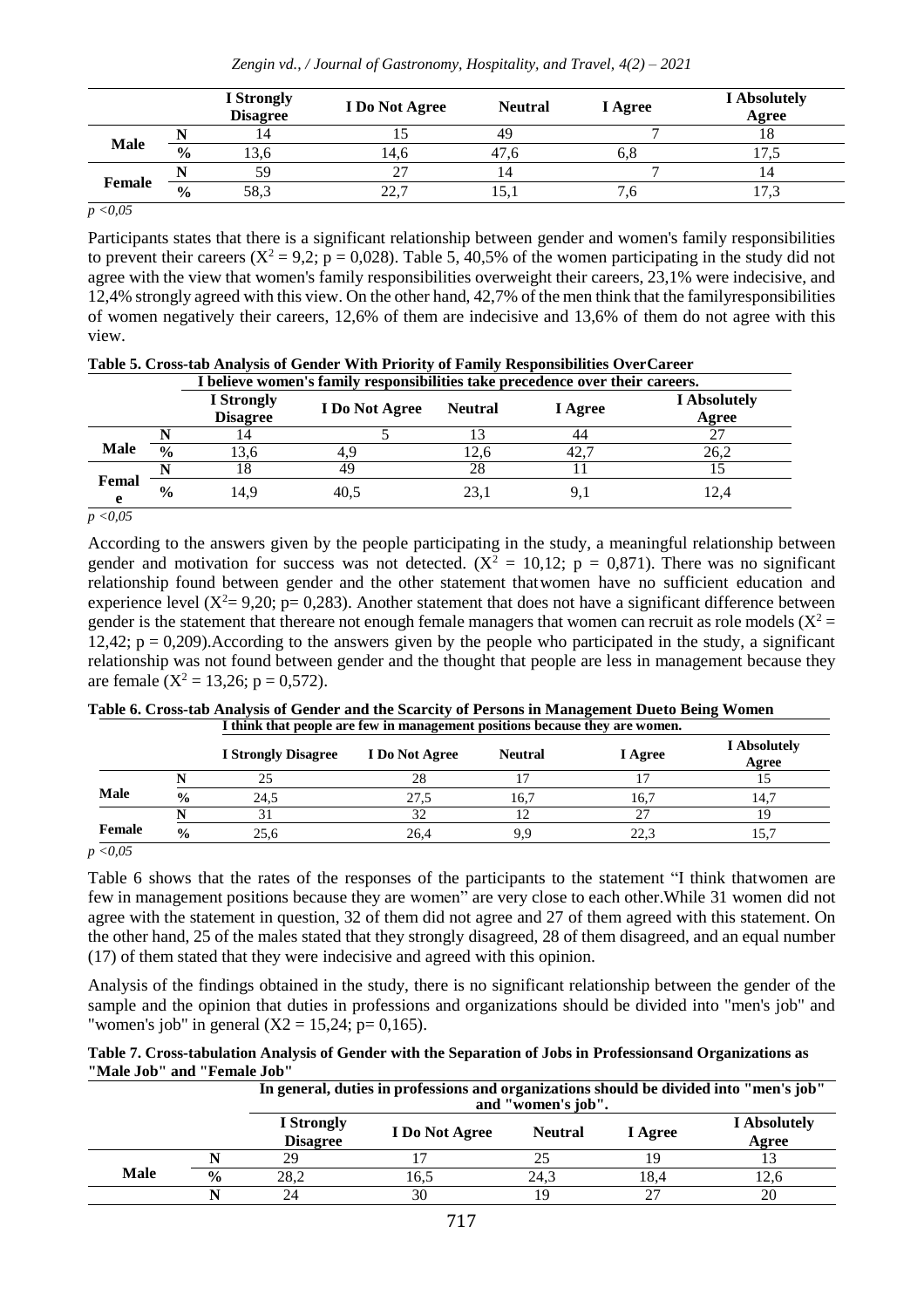*Zengin vd., / Journal of Gastronomy, Hospitality, and Travel, 4(2) – 2021*

| 0<br> | nn.<br>∠∪<br>$\sim$ |  | $\cdot$<br>$\frac{1}{2}$ | 1 v. |
|-------|---------------------|--|--------------------------|------|
|       |                     |  |                          |      |

*p <0,05*

According to Table 7, with the answers given by the people participating in the study, no significantrelationship was found between gender and gender differences in recruitment.  $(X^2 = 17.93; p = 0.788)$ . The statement that the distribution of tasks within the organizationdiffers for female and male employees, there was no significant difference between gender ( $X^2 = 12,81$ ; p = 0,758). To participants in the study, it was determined that there is no significant relationship between gender and the fact that female employees are married and having children negatively affect their performance  $(X^2 = 12, 42; p = 0, 052)$ . Answers given by the participants,no significant relationship was found between gender and the problems of female employees in promoting within the organization ( $X^2 = 12,88$ ; p = 0,435). There is a significant relationship between gender and the wages of the female and male employees which have the same status working in organizations  $(X^2=13,79; p= 0,047)$ .

|               |                            |                | There are wage differences between female and male employees have the same status within the<br>organization. |         |                              |  |  |  |  |
|---------------|----------------------------|----------------|---------------------------------------------------------------------------------------------------------------|---------|------------------------------|--|--|--|--|
|               | <b>I Strongly Disagree</b> | I Do Not Agree | <b>Neutral</b>                                                                                                | I Agree | <b>I</b> Absolutely<br>Agree |  |  |  |  |
|               |                            |                |                                                                                                               | 14      | 16                           |  |  |  |  |
| $\frac{0}{0}$ | 14,6                       | 26,2           | 30,1                                                                                                          | 13.6    | 15.5                         |  |  |  |  |
|               | 36                         | 29             |                                                                                                               | 16      | 19                           |  |  |  |  |
| $\frac{0}{0}$ | 29,8                       | 24             | 17.4                                                                                                          | 13,2    | 15,7                         |  |  |  |  |
|               |                            |                |                                                                                                               |         |                              |  |  |  |  |

| Table 8. Cross-tabulation Analysis of Wage Differences and Gender between Femaleand Male Employees with |
|---------------------------------------------------------------------------------------------------------|
| the Same Status within the Organization                                                                 |

*p <0,05*

According to Table 8, the majority of the men participating in the study  $(30,1%)$  stated that theywere undecided about the wage differences between women and men in the same status withinthe organization, while the rate of those who disagree with this statement was 26,2% and the rate of those who agree was 13,6%. Strangely, the highest rate (29,8%) among women was determined to belong to those who strongly disagree with this idea. The rate of those who said thatthey absolutely agreed was 15,7%, and the rate of undecided was 17,4%.

Answers given by the participants in the study, no significant relationship was found between gender and the fact that female employees were pregnant, negatively affected the employer's preference when hiring.  $(X^2 = 11,04; p = 0,223)$ . The last statement of the study, the appearance of women, is very important in recruitment, and there was no significant relationship between gender ( $X^2 = 11,04$ ; p = 0,223).

# **5. Conclusion and Recommendations**

The world economy had many changes since the 1980's with the effect of globalization and thechanges are in progress. One of the most important of these changes is the process of transitionof some economies to market economy that emerged in the 1990s. In this process, important results have been emerged for both the country that is experiencing the transition and the world economy. One of these consequences is the changes in the labor markets. The structure of the female labor force and developments in the labor market are also important. The indicator of development women employees and enhance the growth figures had been led to the development of policies on female labor force employment.

Considering the findings regarding the priority of the enterprises,it is expressed as the first priority, by a large difference, as an element of salary. Other elementsare listed in almost equal proportions. As can be expected, economic reasons are the biggest factor in the selection of the institution to work with. The lowest selected expression was statedasjob guarantee. The reason for this can be shown asthe fact that tourism enterprises are part of private sector and the rate of employee changing is high. Participants in the study stated that men are preferred more in the front office. The reason for this can be stated as working in the front office requires more technical knowledge, skills, and training. Findings regarding the responses to the scale of negative discrimination against women in working life was analyzed, differences were found in some expressions between the attitudes of women and men. Womenthink that they are exposed to negative discrimination, and men are prioritized in the recruitment process of businesses. Men, on the other hand, stated that they disagree with this opinion. When looking at the results of the scale, which examines the attitudes of male and female employees regarding the field of negative discrimination against women in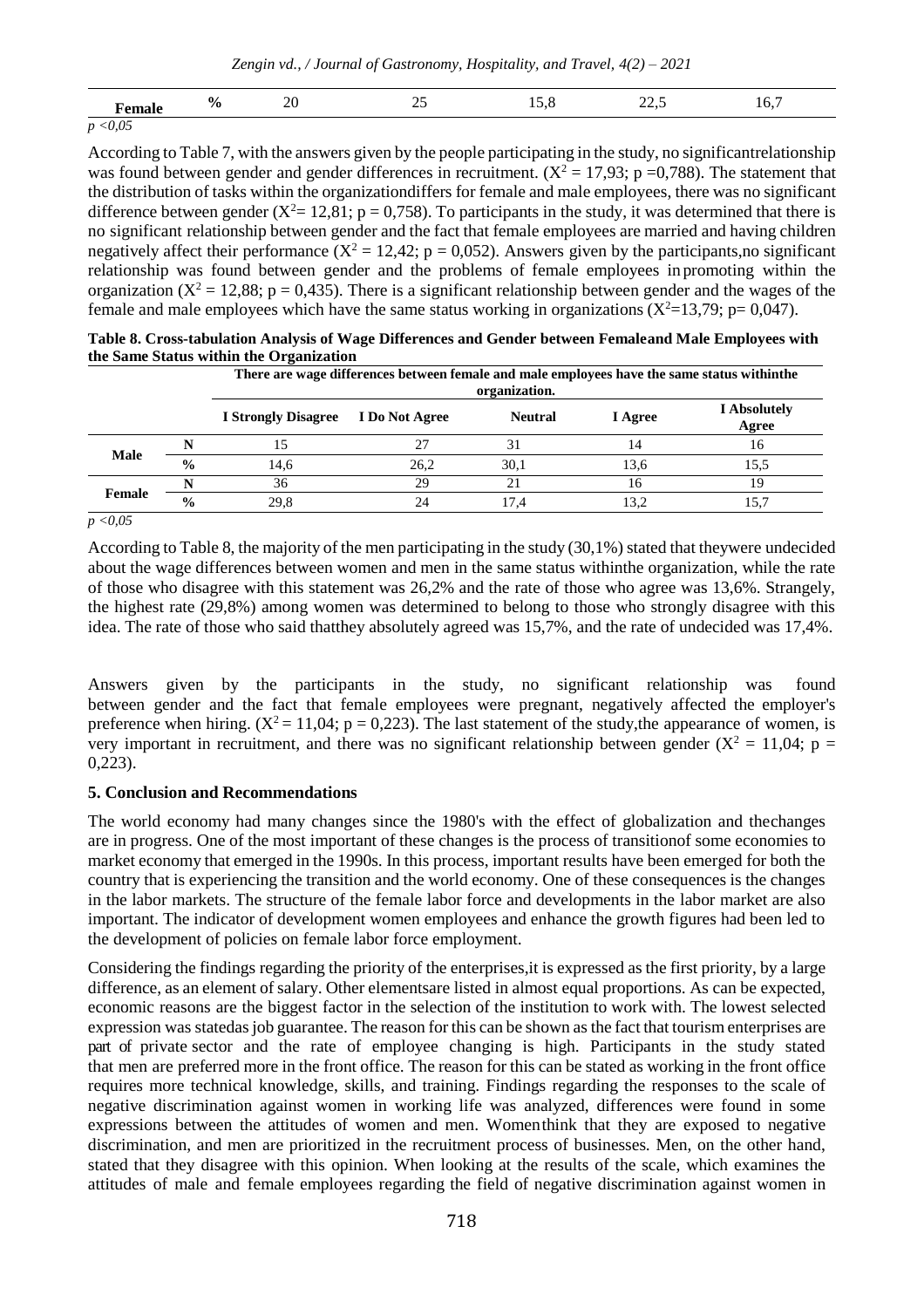working life, differences were found in some expressions between the attitudes of women and men. In addition, women think that they are more difficult to recruit than men and that theyare selected first in cases such as dismissal. Due to these findings, it can be said that it is causedby the perception that men are breadwinner for family and the women are mainly responsible for housework. Therefore, it can be thought that women have more difficulty in careerplanning.

Another statement about career planning is about the leadership characteristics of women. While women mostly stated that they have leadership abilities on this issue, the majority of themen were undecided about this statement. As a result of this situation, it can be deduced that men are not really against the female manager, but they think that leadership skills cannot be found in every woman. Therefore, it can be concluded that while men reach higher careers withless effort in their career than women, women should make more effort than men to reach the same career level.

It is a known fact that women play a more important role in the family in Turkish society in terms of traditions and customs. It can be said that the duties and responsibilities attributed to women, such as cleaning, cooking and other daily housework, make women's work life more difficult. However,according to the women's opinion in this study, they do not accept the idea that even if their responsibilities in the family are too many, their careers are neglected. This situation supports the saying "I can also make a child; I can also make a career". It is argued that this argument, in other words, the idea that family responsibilities preclude their careers, is not true and women make more effort in order to prove that family problems are not an obstacle to the development of their careers, even if they pose difficulties.

It is observed that there is an increase of numbers of women who attended work life when it compares with last decade. But this way how woman participate in work life is part-time (seasonal or short term) rather than full-time jobs. Reason of this women can put their work life or career into second place in their life because of house things, motherhood responsibilities, duty of women ship in their life. Those women who participated in this study express that even though they want to work full-time job, given reasons force them to work parttime jobs. This means underemployment for economies.

One of the most interesting results of the study is that while the women participating in the study complain about negative discrimination, much more difficulties in the planning and progress of their careers, they think that the jobs in enterprises should be separated into women's jobs and men's jobs. They agree with the men on this matter. In other words, it is thought that women are employed only in certain areas and that the jobs in the enterprise shouldbe separated from women's jobs to men's jobs. The reason why this important and different result is left to the end is to draw attention to the contrast between the attitude of the people by explaining this attitude after the other findings have been explained.

In the light of these results, it is possible to make various suggestions such as; in order to prevent negative gender discrimination, which renders the position of women quiteproblematic and cause women to be exposed to variousinjustices, and to improve the conditions of female employees, the people who are more conscious, educated, and able to come up with solutions to these problems should be employed in the sector. If necessary, legal arrangements should be made in order to identify and eliminate the problems and practices in the sector that deprive women of low status, low income, and job in security. For this reason, it may be suggestedto include courses on gender issues in the tourism departments of universities in order to increase the awareness of students studying in the relevant departments on this subject.

While this study was being conducted, it had to be carried out in a limited area and with a limited number of participants as a result of a series of measures taken due to the new corona virus (Covid-19) outbreak. A more comprehensive study by enlarging the population and sample of researchers who will turn to similar studies in the future, or a comparative study by including different sectors in the tourism industry (food and beverage, guidance, etc.) can be made. However, considering that the number of research in the national literature is quite limited, itis believed that it can make some contributions to the academics working on the subject andthe sector representatives.

#### **References**

- Altunok, H. (2014). İstihdam Politikalarında Aktör Olarak Aile ve Sosyal Politikalar Bakanlığı [Ministryof Family and Social Policies as an actor in employment policies]. *Yasama Dergisi*, 26, 89-107.
- Aşkın, E. Ö. and Barış, S. (2016). Kadın İstihdamında Sosyal Sermayenin Etkisi: Tokat İlinde Kadın Girişimciler Üzerine Bir İnceleme [The effect of social capital on women employment: a study on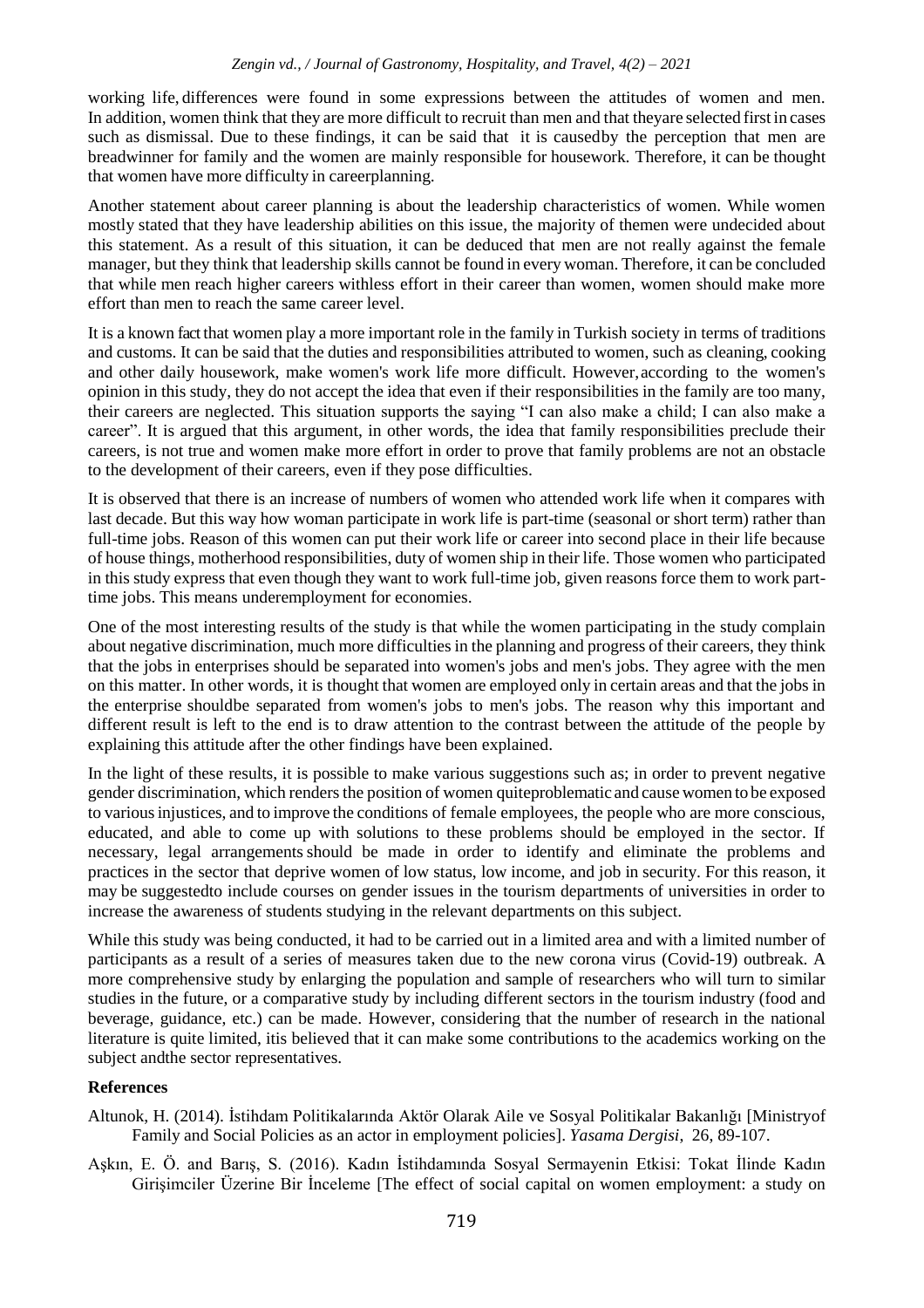women entrepreneurs in Tokat province]. *Business and Economics Research Journal (BERJ)*, 7 (2), 63-82.

- Bayram, A. T. (2019). Türk Turizm Alan Yazınında Kadınlar Üzerine Yapılan Çalışmaların Bibliyometrik Analizi [Bibliometric analysis of studies on women in Turkish tourism literature]. *Turizm ve Araştırma Dergisi (TURAR)*, 8 (2), 56-77.
- Bıyıklı, S. (2015). Turizm Sektöründe Kadın İstihdamının Önemi ve Karşılaşılan Sorunlara Yönelik Bir Uygulama [An Application for the Importance of Women's Employment in the Tourism Sector and The Problems Encountered] (*Master Thesis*, Atatürk University, Erzurum, Turkey). Retrieved from https://tez.yok.gov.tr/UlusalTezMerkezi/.
- Coşkun, R., Altunışık, R., Bayraktaroğlu, S. and Yıldırım, E. (2015). Araştırmalarda Ölçme ve Ölçekler In Coşkun, R., Altunışık, R., Bayraktaroğlu, S. & Yıldırım, E. (Ed), *Sosyal Bilimlerde Araştırma Yöntemleri* [Research methods in social sciences] (pp. 109-129). Sakarya, Turkey: Sakarya Yayyıncılık.
- Deniz, M. H. and Hobikoğlu, E. H. (2012). Cinsiyete Göre Gelişme Endeksi Çerçevesinde Kadın İstihdamının Ekonomik Değerlendirmesi: Türkiye Örneği [Economic Assessment Within the Framework of The Development of Women's Employment Index by Gender: Turkey Case]. *Paper presented at International Conference on Eurasian Economies.*
- Demirbilek, S. (2007). Yeni Çalışma Biçimleri ve Değişen Aile Yapısı Bağlamında Çalışan Kadınlar [Working Women in the Context of New Ways of Working and Changing Family Structure] (*Master Thesis, Dokuz Eylül University, Izmir, Turkey*). Retrieved from https://tez.yok.gov.tr/UlusalTezMerkezi/
- Field, A. (2013). Discovering Statistics Using IBM SPSS Statistics. 4th Ed., Sage Publications Co. Gregory, P. R. and Ruffin R. J. (1989). Basic economics. Harper Collins Publishers.
- Güzel, B. (2009). Kadın Çalışanların Kariyer Engellerinin Örgütsel Bağlılık Üzerine Etkisi: Dört Ve Beş Yıldızlı Otel İşletmelerinde Bir Uygulama [The Effect Of Career Barriers Of Women Employees On Organizational Commitment: An Application in Four- and Five-Star Hotel Businesses]. (*Doctoral Dissertatiton*, Dokuz Eylül University, Izmir, Turkey). Retrieved from [https://tez.yok.gov.tr/UlusalTezMerkezi/.](https://tez.yok.gov.tr/UlusalTezMerkezi/)
- Hobsbawm, E. J. (2003). *Industry and Empire*. New Edition, Penguin (Non-Classics).
- Karabıyık, I. (2012). Türkiye'de Çalışma Hayatında Kadın İstihdamı [Employment of Women in Working Life in Turkey]. *Marmara Üniversitesi, İ.İ.B.F. Dergisi*, 32 (1), 231-260.
- Kılıç, D. and Öztürk, S. (2014). Türkiye'de Kadınların İşgücüne Katılımı Önündeki Engeller ve Çözüm Yolları: Bir Ampirik Uygulama [Barriers to Women's Labor Force Participation and Solutions in Turkey: An Empirical Application]. *Amme İdaresi Dergisi*, 47(1). 107-130.
- Kogut, C. Luse, D. and Short, L.(2016). Female Self-employment Over Time. *Academy of Business Research Journal*, 2, 19-31.
- Korkmaz, M., Alacahan, N., D., Cesim, D., T., Yücel, A., S. and Aras, G. (2013). Türkiye'de Kadın İstihdamının Amerika Birleşik Devletlerindeki Kadın İstihdamı ile Karşılaştırılması [TheComparison with the Employment of Women in The United States of Female Employment in Turkey].*International Periodical forthe Languages, Literature and History of Turkish or Turkic*, 8, 1845-1863.
- Krumbiegel, K., Maertens, M. and Wollni, M. (2020). Can Employment Empower Women? Female Workers in the Pineapple Sector in Ghana. *Journal of Rural Studies*, 80, 76-90.
- Republic of Turkey Ministry of Culture and Tourism. (2020). 2020 *Tourism Statistic*. Retrived from https://yigm.ktb.gov.tr/Eklenti/72808,turizmistatistikleri2020-1update20052020.pdf.
- Lei, L., Desai, S. and Vanneman, R. (2019). The Impact of Transportation Infrastructure on Women's Employment in India. *Feminist Economics*, 25 (4), 94-125.
- Menaria, S. and Chaudhary, S. (2017). A Study on Work Life Balance of Moonlight Women Employees in its Sector in Pune Regıon. *International Journal of Business and General Management (IJBGM*), 6(5), 71-76.